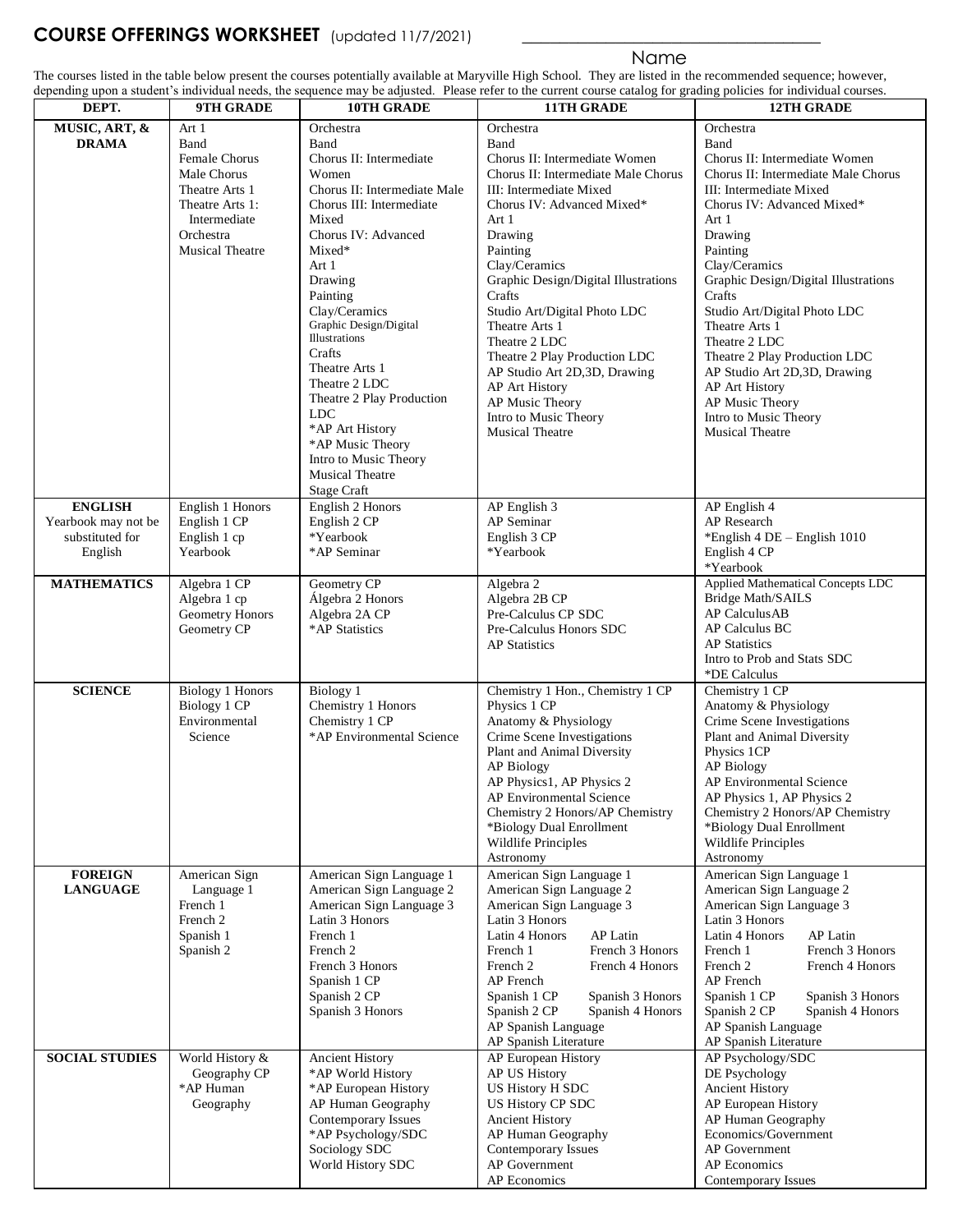| DEPT.                                 | 9TH GRADE                   | <b>10TH GRADE</b>                               | <b>11TH GRADE</b>                                                     | <b>12TH GRADE</b>                               |
|---------------------------------------|-----------------------------|-------------------------------------------------|-----------------------------------------------------------------------|-------------------------------------------------|
|                                       |                             |                                                 | AP Psychology/SDC                                                     | Finance                                         |
|                                       |                             |                                                 | Sociology SDC                                                         | Sociology SDC                                   |
|                                       |                             |                                                 | World History SDC                                                     | World History SDC                               |
|                                       |                             |                                                 | AP World History                                                      | AP World History                                |
| PE/DRIVER ED                          | Wellness                    | PE                                              | PE                                                                    | PE                                              |
|                                       |                             | Strength and Conditioning                       | Strength and Conditioning<br>Driver Education                         | Strength and Conditioning                       |
| <b>COLLEGE &amp;</b>                  | Career Exploration          | Driver Education<br>Intro to Communication SDC  | <b>ACT</b> Readiness Prep                                             | Driver Education<br>*ACT Readiness Prep         |
| <b>CAREER</b>                         | Leadworthy                  | *AP Seminar                                     | AP Seminar                                                            | *College Success                                |
| <b>READINESS</b>                      |                             | Leadworthy 1                                    | AP Research                                                           | Senior Transition                               |
|                                       |                             |                                                 | College Inquiry (0.5)                                                 | <b>AP</b> Research                              |
|                                       |                             |                                                 | Leadworthy 1                                                          | Leadworthy 1                                    |
|                                       |                             |                                                 | Leadworthy 2                                                          | Leadworthy 2                                    |
| <b>MARYVILLE</b>                      |                             | Accounting 1                                    | Accounting 1                                                          | Accounting 1                                    |
| <b>BUSINESS</b>                       |                             | Introduction to Business SDC                    | <b>Advanced Computer Apps LDC</b>                                     | <b>Advanced Computer Apps LDC</b>               |
| <b>ACADEMY</b>                        |                             | Marketing 1 LDC                                 | Introduction to Business SDC                                          | Introduction to Business SDC                    |
|                                       |                             |                                                 | Marketing 1 LDC                                                       | Marketing 2 LDC                                 |
|                                       |                             |                                                 | Marketing 2 LDC<br>* CTE WBL: Career Practicum                        | *CTE WBL: Career Practicum                      |
| <b>HOSPITALITY &amp;</b>              | Culinary Arts 1             | Culinary 1                                      | Culinary 1                                                            | Culinary 2 LDC                                  |
| <b>TOURISM</b>                        |                             | Culinary 2 LDC                                  | Culinary 2 LDC                                                        | Culinary 3 LDC                                  |
|                                       |                             | *Culinary 3 LDC                                 | Culinary 3 LDC                                                        | * CTE WBL: Career Practicum                     |
|                                       |                             |                                                 | * CTE WBL: Career Practicum                                           | Apprenticeship                                  |
| <b>INFORMATION</b>                    | Computer Science            | Web Design Foundations                          | Web Design Foundations LDC                                            | Web Design Foundations LDC                      |
| <b>TECHNOLOGY</b>                     | Foundations                 | <b>LDC</b>                                      | Web Site Development LDC                                              | Web Site Development LDC                        |
|                                       |                             | Web Site Development LDC                        | Computer Systems LDC                                                  | Computer Systems LDC                            |
|                                       |                             | Computer Systems LDC<br>Computer Science        | <b>Computer Science Foundations</b><br>AP Computer Science Principles | * CTE WBL: Career Practicum                     |
|                                       |                             | Foundations                                     | Networking                                                            | AP Computer Science Principles<br>Networking    |
|                                       |                             | *Networking                                     | Graphic Design/ Digital Illustrations                                 | Graphic Design/ Digital Illustrations           |
|                                       |                             |                                                 | * CTE WBL: Career Practicum                                           | Apprenticeship                                  |
| <b>ARTS, AUDIO/</b>                   |                             | A/V Production 1 LDC                            | A/V Production 1 LDC                                                  | A/V Production 2 LDC                            |
| <b>VISUAL&amp;COMM</b>                |                             | A/V Production 2 LDC                            | A/V Production 2 LDC                                                  | A/V Production 3                                |
|                                       |                             | Graphic Design/Digital                          | A/V Production 3                                                      | Graphic Design/Digital Illustrations2           |
|                                       |                             | Illustrations 2                                 | Graphic Design/ Digital Illustrations2                                | Graphic Design/Digital Illustrations3           |
|                                       |                             |                                                 | Graphic Design/ Digital Illustrations3                                | * CTE WBL: Career Practicum                     |
|                                       |                             |                                                 | AP English Language & Comp.<br>* CTE WBL: Career Practicum            |                                                 |
| <b>ARCHITECTURE</b>                   | Principles of               | Fundamentals of                                 | <b>Fundamentals of Construction</b>                                   | Residential & Commercial                        |
| &                                     | Manufacturing &             | Construction                                    | Residential & Commercial                                              | Construction 1                                  |
| <b>CONSTRUCTION</b>                   | Constructions               | Residential & Commercial                        | Construction 1                                                        | Residential & Commercial                        |
|                                       |                             | Construction 1                                  | Residential & Commercial                                              | Construction 2                                  |
|                                       |                             |                                                 | Construction 2                                                        | DE Industrial Electricity                       |
|                                       |                             |                                                 | DE Industrial Electricity                                             | * CTE WBL: Career Practicum                     |
|                                       |                             |                                                 | * CTE WBL: Career Practicum                                           | Apprenticeship                                  |
| <b>HEALTH</b><br><b>SCIENCE</b>       | Health Science<br>Education | Health Science Education<br>*Rehab Careers      | <b>Health Science Education</b><br><b>Rehab Careers</b>               | <b>Rehab Careers</b><br><b>Exercise Science</b> |
|                                       |                             | *Medical Therapeutics                           | <b>Emergency Medical Services</b>                                     | Sports & Human Perf. Internship                 |
|                                       |                             |                                                 | <b>Medical Therapeutics</b>                                           | <b>Emergency Medical Services</b>               |
|                                       |                             |                                                 | Anatomy and Physiology                                                | <b>Medical Therapeutics</b>                     |
|                                       |                             |                                                 |                                                                       | *Nursing Ed and Clinical Internship             |
|                                       |                             |                                                 |                                                                       | Anatomy and Physiology                          |
| <b>LAW</b>                            | Criminal Justice 1          | Criminal Justice 1                              | Criminal Justice 1                                                    | Criminal Justice 2 SDC                          |
| <b>ENFORCEMENT</b><br><b>SERVICES</b> |                             | *Criminal Justice 2 SDC                         | Criminal Justice 2 SDC                                                | Criminal Justice 3                              |
|                                       |                             |                                                 | Criminal Justice 3<br>* CTE WBL: Career Practicum                     | * CTE WBL: Career Practicum                     |
| <b>ADVANCED</b>                       |                             | Digital Electronics LDC                         | Digital Electronics LDC                                               | Digital Electronics LDC                         |
| <b>MANUFACTURING</b>                  |                             |                                                 | *DE Mechatronics 1                                                    | *DE Mechatronics 1                              |
| &                                     |                             |                                                 | * CTE WBL: Career Practicum                                           | *DE Mechatronics 2                              |
| <b>MECHATRONICS</b>                   |                             |                                                 |                                                                       | * CTE WBL: Career Practicum                     |
|                                       |                             |                                                 |                                                                       | Apprenticeship                                  |
| <b>STEM</b>                           | Principles of               | Digital Electronics LDC<br>Engineering Design 1 | Digital Electronics LDC<br>AP Physics                                 | Digital Electronics LDC<br>AP Physics           |
|                                       | Engineering &<br>Technology | *Engineering Design 2                           | Engineering Design 1                                                  | Engineering Design 1                            |
|                                       |                             |                                                 | Engineering Design 2                                                  | Engineering Design 2                            |
|                                       |                             |                                                 | AP Computer Science Principles                                        | AP Computer Science Principles                  |
|                                       |                             |                                                 | Robotics & Automated Systems                                          | Robotics & Automated Systems                    |
|                                       |                             |                                                 | * CTE WBL: Career Practicum                                           | * CTE WBL: Career Practicum                     |
|                                       |                             |                                                 |                                                                       | Apprenticeship                                  |
| <b>TEACHING AS A</b>                  | Peer Tutoring               | Teaching Ambassadors 1                          | Teaching Ambassadors 1                                                | Teaching Ambassadors 1                          |
| <b>PROFESSION</b>                     |                             | Peer Tutoring                                   | Teaching Ambassadors 2                                                | Teaching Ambassadors 2                          |
| (TAP)                                 |                             |                                                 | Peer Tutoring<br>Practicum                                            | Peer Tutoring<br>Practicum                      |
|                                       |                             |                                                 | *Contemporary and Professional                                        | *Contemporary and Professional                  |
|                                       |                             |                                                 |                                                                       |                                                 |